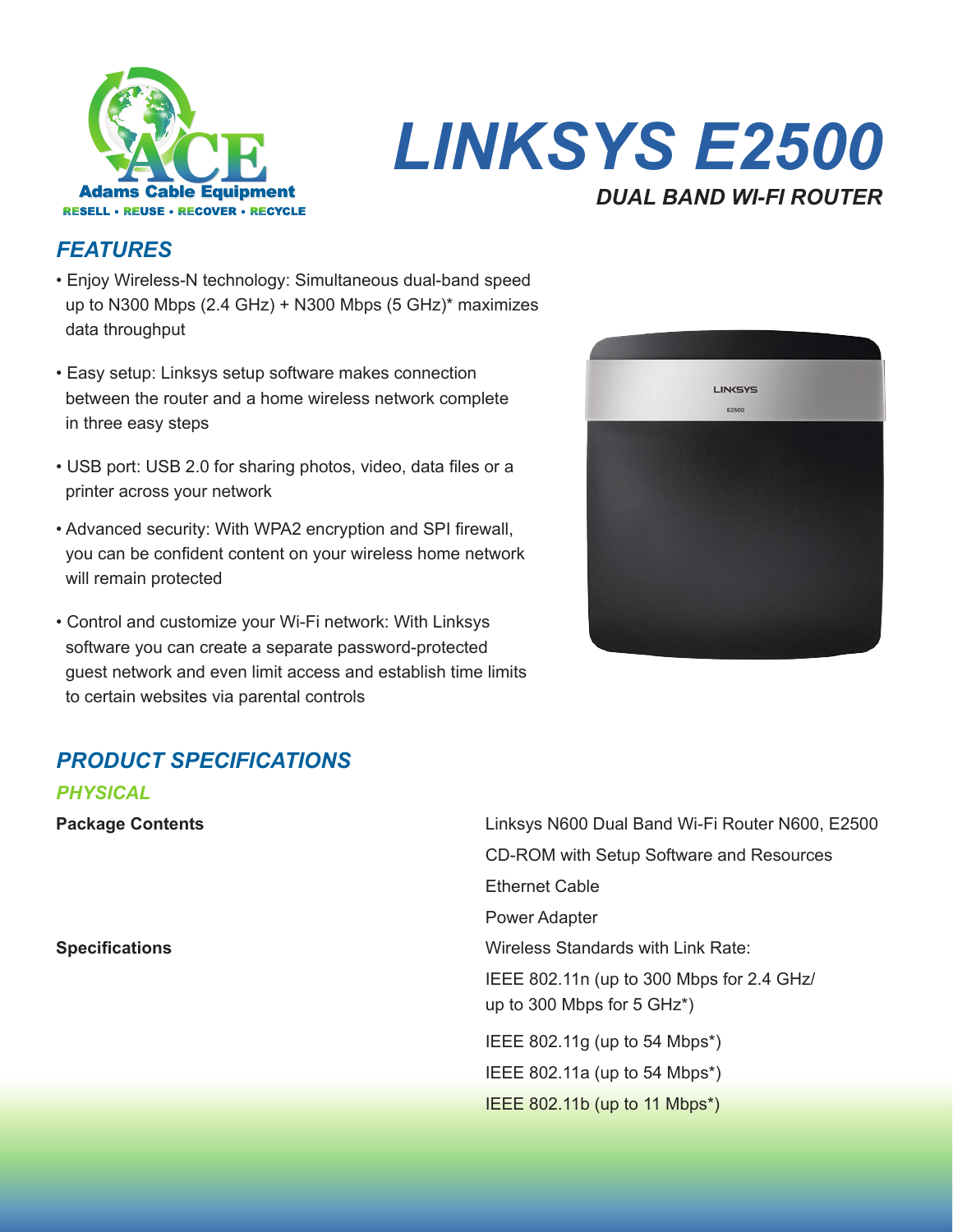



# *PRODUCT SPECIFICATIONS*

#### *PHYSICAL CONT.*

| Simultaneous Dual-Band                           |
|--------------------------------------------------|
| 2.4 GHz and 5 GHz                                |
| Wi-Fi Protected Setup™                           |
| WPA®/WPA2 <sup>®</sup> encryption                |
| <b>SPI</b> firewall                              |
| WEP encryption                                   |
| PPTP pass-through                                |
| IPSec pass-through                               |
| 1x Internet                                      |
| 4x Ethernet                                      |
| 1x USB                                           |
| Power                                            |
| 2.4GHz and 5GHz (simultaneous dual-band)         |
| 2.4GHz antennas:<br>Antenna 0 (chain 0): 2.5 dBi |
| Antenna 1 (chain 1): 4 dBi                       |
|                                                  |
| 5GHz antennas:                                   |
| Antenna 0 (chain 0): 4 dBi                       |
| Antenna 1 (chain 1): 5 dBi                       |
| <b>Internal PIFA</b>                             |
| 2.4GHz: 19.92 dBm                                |
| (measured max. average)                          |
| 5GHz: 22.78 dBm                                  |
| (measured max. average)                          |
| Prod Height: 3.5 cm                              |
| Prod Width: 18.01 cm                             |
| Prod Length: 22.5 cm                             |
|                                                  |